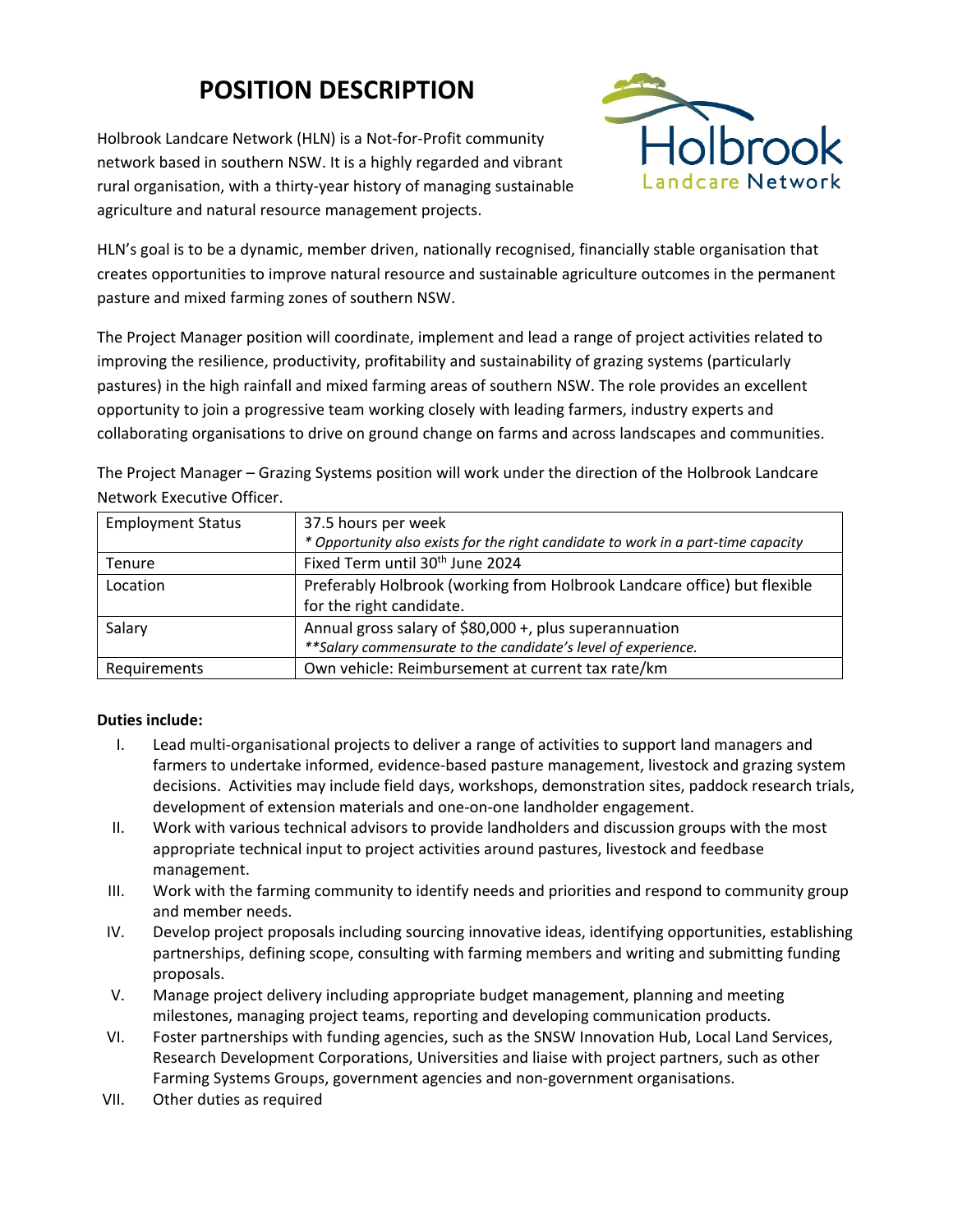#### **Required Attributes:**

- Knowledge of pasture‐based systems, agronomy and soils, including an understanding of the issues and constraints impacting on grazing systems of the region
- Experience working with producers in Australian temperate grazing systems.
- Ability to think strategically and to recognise and act on potential opportunities
- Excellent networking, relationship building and people skills, especially relevant to working with farmers and research organisations
- Good verbal and written communication, coordination, administration and computing skills
- Be a good team player
- Can manage time and workload effectively

### **Additional Information**

- Flexibility in working hours may be required at times to attend meetings and work on activities outside of normal work hours. The position will involve some travel around the region and, very infrequently, overnight stays may be required.
- You may be required to use your own vehicle for work purposes and will need to provide copies of current registration and insurance. Any work‐related vehicle use will be reimbursed on a per kilometre basis in line with current Australian Tax Office recommended rates.